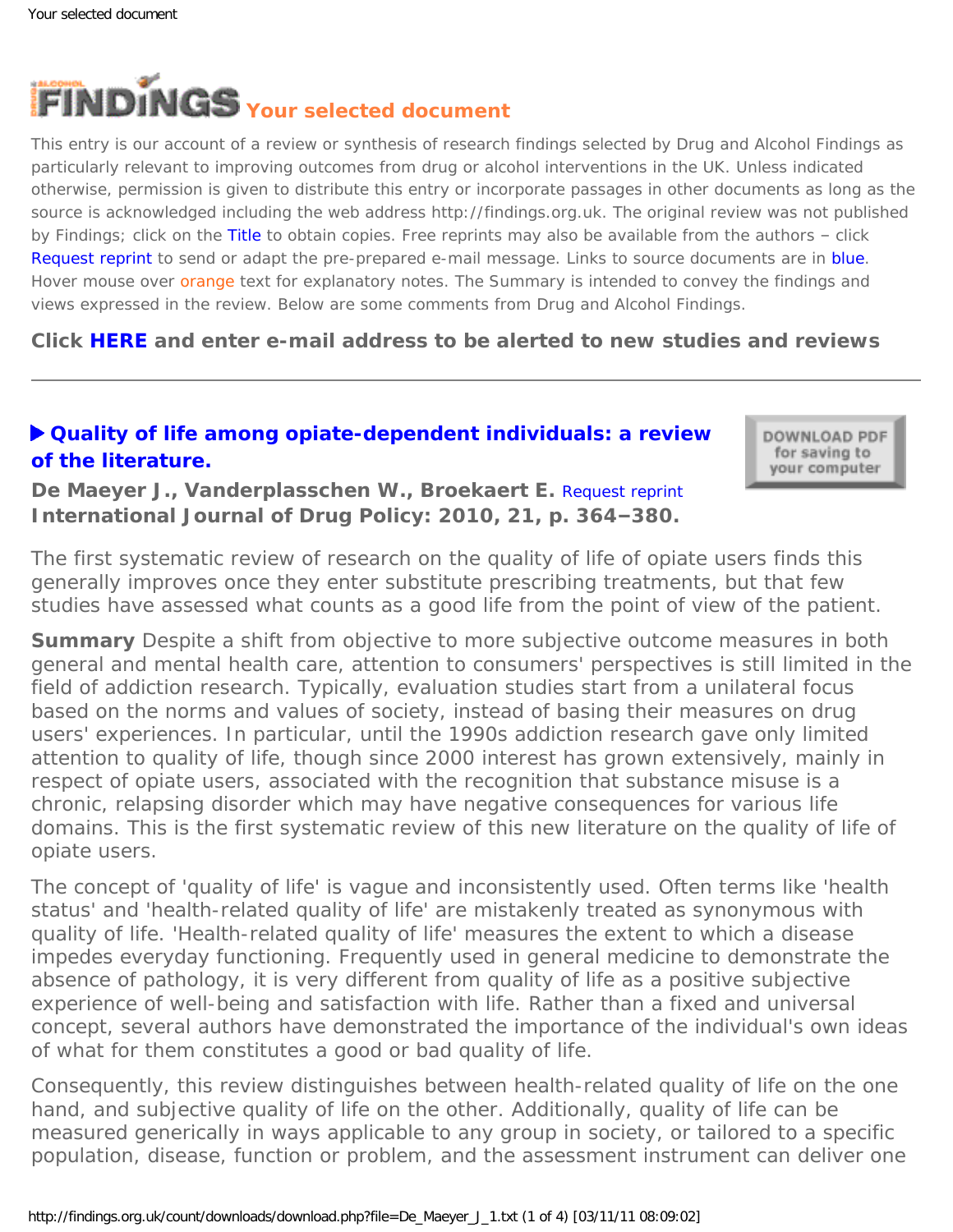global score or produce sub-scores for different aspects or 'domains' of quality of life.

Articles published before 2009 were included in the review if they assessed and reported the quality of life (health-related or subjective) of opiate dependent individuals using a quantitative measure completed by the clients themselves. In all 38 studies published between 1993 and 2008 and using 15 instruments to measure quality of life met these criteria.

# Main findings

Most of the 38 studies measured quality of life as part of a study of the effectiveness of substitute prescribing programmes. Eleven instead or also compared the quality of life of opiate users with a a non-opiate using population, and eight observed the long-term impact of substitution treatment on quality of life. Generally generic scales were used rather than those tailored to opiate users.

Compared to people not using opiates, opiate-dependent individuals both at the start of and during treatment generally report a significantly lower health-related quality of life, most obviously in respect of their social functioning, physical and emotional role limitations, general health, and mental health.

In the 16 studies which followed up substitute prescribing patients, at treatment entry patients usually reported poor subjective and health-related quality of life, including emotional problems and difficulties sleeping. However, compared with patients on longterm medication for other chronic illnesses such as diabetes or schizophrenia, substitute prescribing patients evidenced comparable or even greater improvements in healthrelated quality of life after a period in treatment. Subjective quality of life also typically improves significantly in various domains during the first months of treatment. Later during the stabilisation phase of treatment, quality of life may regress somewhat (but not to treatment entry levels), perhaps as patients experience difficulties in fulfilling their (often high) expectations.

Nine studies compared the quality of life and/or (in six) changes in the quality of life of patients in methadone versus other kinds of substitute prescribing programmes. Measures of health-related quality of life were no different but there were differences in subjective quality of life, suggesting that this construct distinguishes better between types of substitute treatments. In respect of the five relevant comparisons between methadone and buprenorphine, even these differences were confined to certain early periods of treatment; in the longer term there were substantial and equivalent improvements in the quality of life in patients whether on methadone or another substitute medication. Across the three studies of slow-release oral morphine, the impact on subjective quality of life was unclear and improvements might be less than in methadone or buprenorphine treatment. The single study (a randomised controlled trial) comparing heroin prescribing with methadone found that after nine months healthrelated quality of life had improved to about the same degree.

Among the other possible influences on quality of life investigated by the studies, no clear relationship was found between health-related quality of life and use of specific substances, or the amount, duration and frequency of use. Almost all the studies which found a negative association between drug use and quality of life used a health-related quality of life measure; little information was available on links with other life domains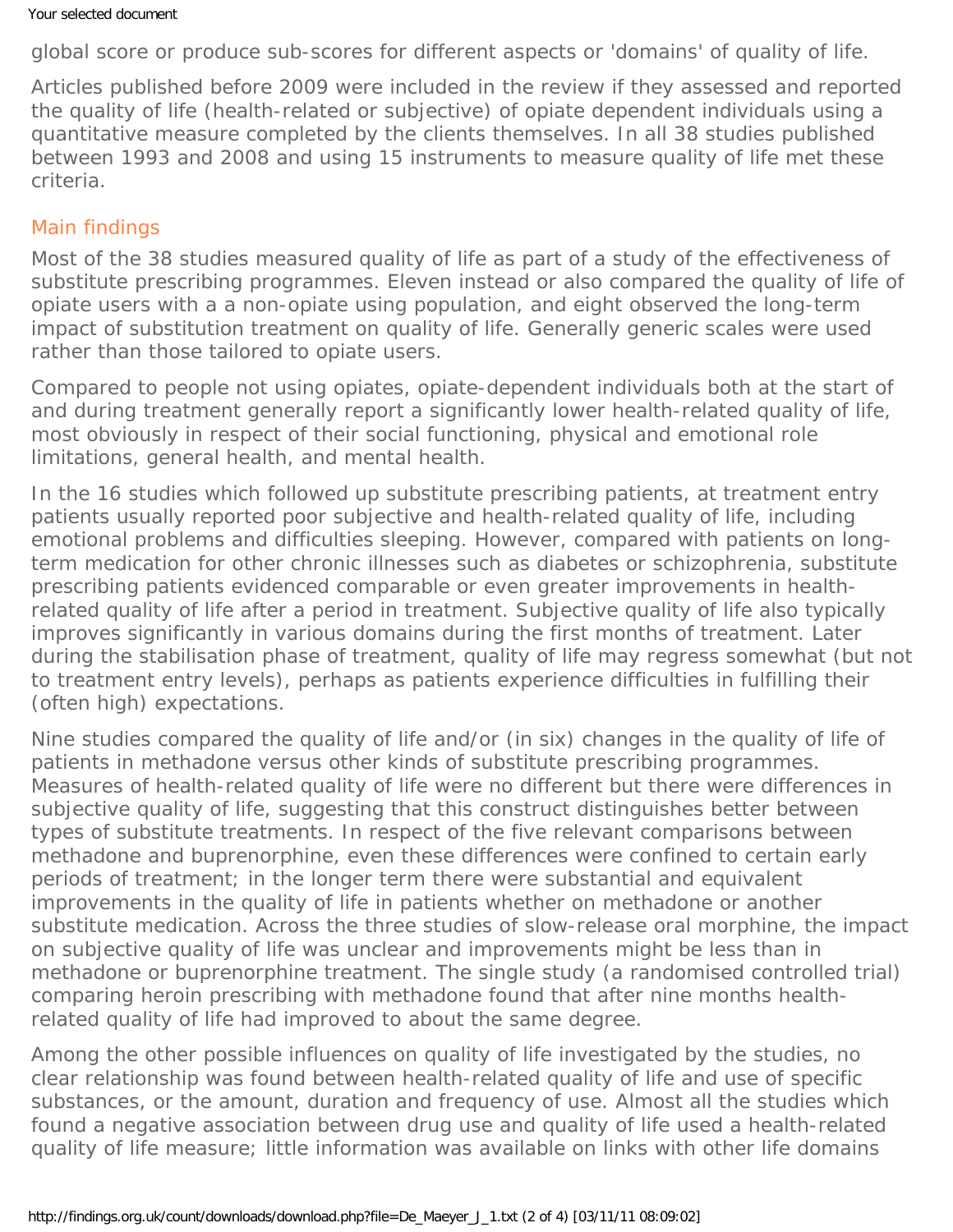### Your selected document

such as family relations, leisure time, social participation, and housing.

Several studies assessed relationships between quality of life and treatment length, dose, or concomitant heroin use. One found that compared to other patients, those who had started treatment using relatively more heroin or had been prescribed higher doses of methadone had a worse overall health-related quality of life 12 months after starting treatment, though no such relationship was found with 'on top' use of heroin during treatment. But another study found no association between subjective quality of life and methadone dosage. This study also found no link with number of prior treatments nor the duration of the current treatment. Two studies found that patients who had been able successfully to leave methadone treatment subsequently had a better quality of life than those who remained in treatment.

# The authors' conclusions

Based on this review of 38 articles, both subjective and health-related quality of life are relatively poor among opiate-dependent individuals compared with the general population and people with various other medical illnesses. This may be because opiate user are usually sampled at the start of treatment when quality has yet to improve, and also because those who seek treatment do so while in crisis or because their lives and/or health have deteriorated. Opiate dependent individuals who choose not to enter treatment may have a higher quality of life. The implication is that treatment services must address psychiatric and psychological problems as well as addiction.

Generally, substitution treatment seemed to have a positive effect on quality of life, especially during the first months of treatment, perhaps as the crisis or symptoms which precipitated treatment entry recede. Though they may fall back a little, the observed improvements persist over a long-term period. The influence of drug use itself on quality of life remains unclear, but excessive drinking has been found to be related to a low health-related quality of life. Other aspects of life (eg, emotional, social, and physical status) probably have a bigger impact on quality of life than current drug use, indicating that treatment services should have a broader objectives than abstinence.

One of the most important reasons given by methadone clients for entering treatment is to improve their satisfaction with life. Drug use is not always the reason why people seek treatment, but rather problems in other life domains. Measuring subjective quality of life can broaden our view beyond the direct consequences of drug dependence and physical and mental health, to aspects of life which really matter to clients. Drug users do not primarily associate quality of life with health, but rather with social inclusion and selfdetermination. Measuring health-related quality of life is valuable, but the wrong construct if the focus is on quality of life as experienced by the client. 'Having no physical or psychological limitations' is not the same as having a high quality of life. Beyond health-related issues, factors such as self-esteem, life goals, and social participation have a great impact on subjective well-being.

Rather than instruments tailored to drug using populations, generally studies have used generic scales to measure quality of life, scales perhaps less sensitive the impact of treatment and of different treatments. Also just one study incorporated the client's perspective on the importance of different aspects of quality of life. More such studies might pave the way to a more empowering approach in addiction treatment and research. Multidimensional scales measuring different aspects of what for the client is a